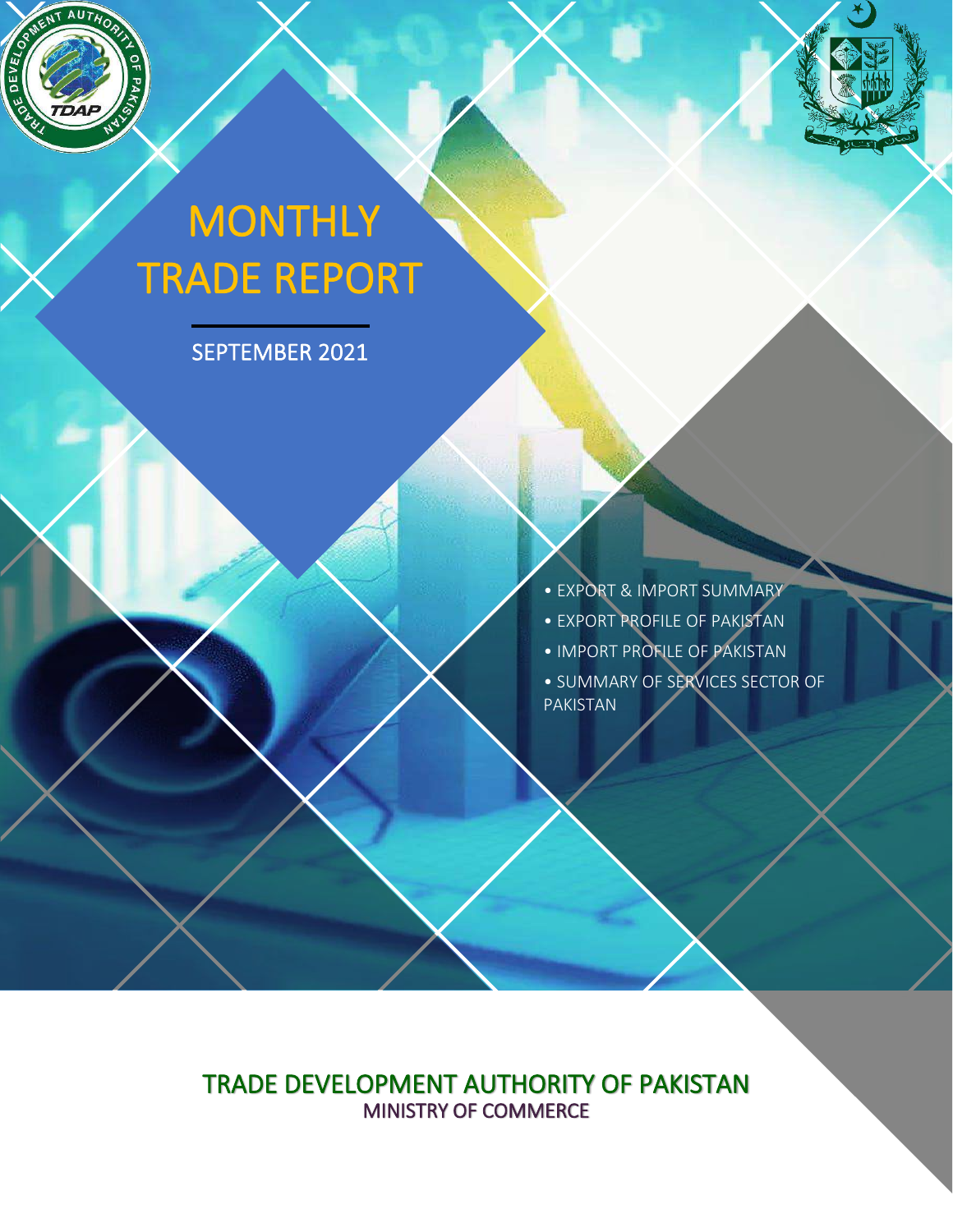### DISCLAIMER

The provisional data from Weboc, PBS and PRAL have been reported for information purposes only. Every effort has been made to cross-check and verify the authenticity of the data. Trade Development Authority of Pakistan, or the author(s), do not guarantee the data included in this work. All data and statistics used are correct as of 7<sup>th</sup> October 2021 and may be subject to change.

For any queries or feedback regarding this publication, please contact at:

#### TEAM LEADER

Afshan Uroos Assistant Manager Afshan.uroos@tdap.gov.pk

#### LEAD RESEARCHERS

Mr. Sajid Ali Research Associate sajid.ali@tdap.gov.pk

Ms. Asima Siddiqui Research Associate asima.siddique@tdap.gov.pk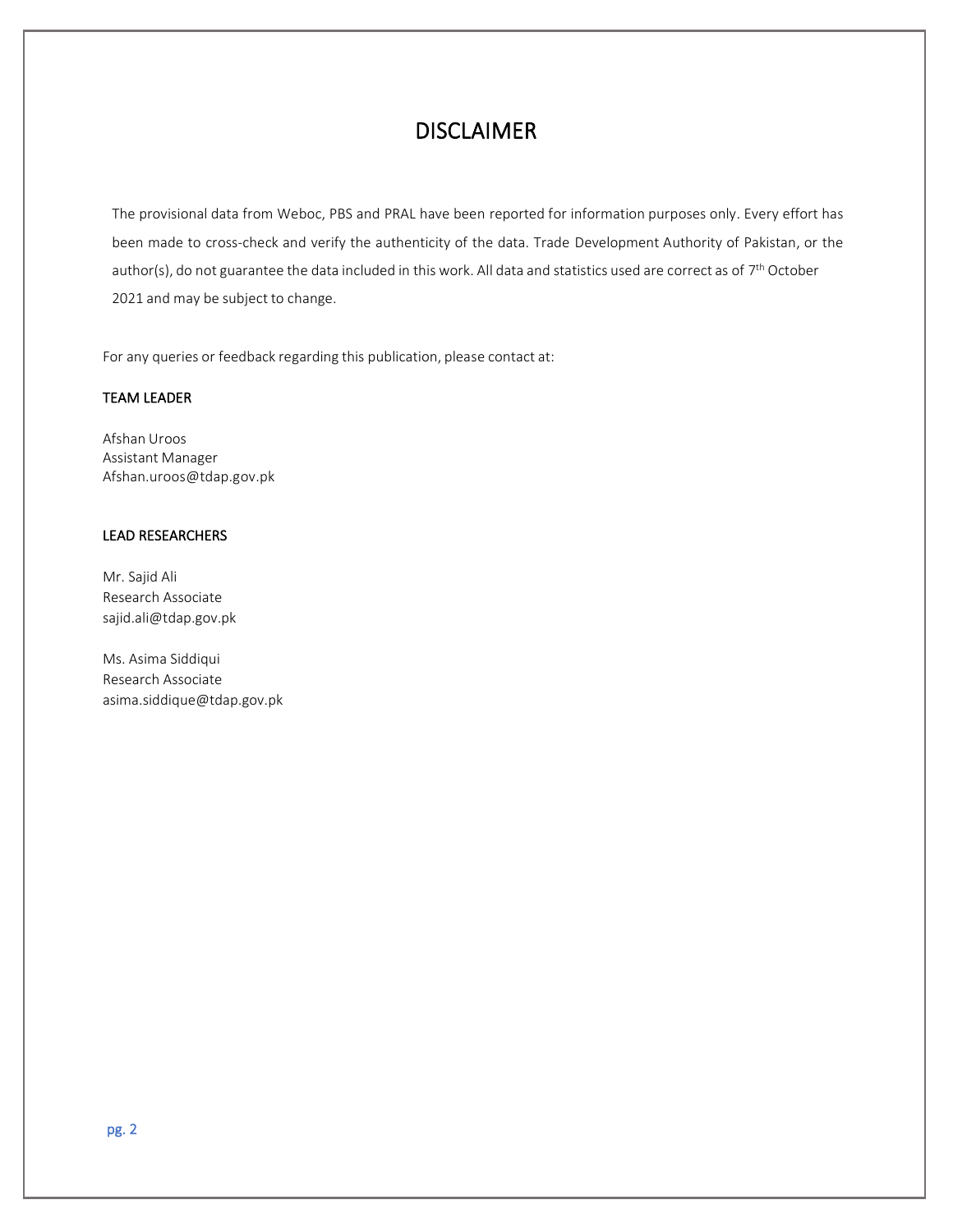### SUMMARY

*\*Trade values in US\$ million*

| <b>EXPORTS SUMMARY</b> | FY 2021-22 | FY 2020-21 | <b>% CHANGE</b> |
|------------------------|------------|------------|-----------------|
| SEPTEMBER 2021         | 2,380      | 1,887      | 28%             |
| JULY-SEPTEMBER 2021-22 | 6,967      | 5,472      | 27%             |

| <b>LIMPORTS SUMMARY</b> | FY 2021-22 | FY 2020-21 | <b>% CHANGE</b> |
|-------------------------|------------|------------|-----------------|
| SEPTEMBER 2021          | 6,479      | 4,297      | 51%             |
| JULY-SEPTEMBER 2021-22  | 18,631     | 11,286     | 65%             |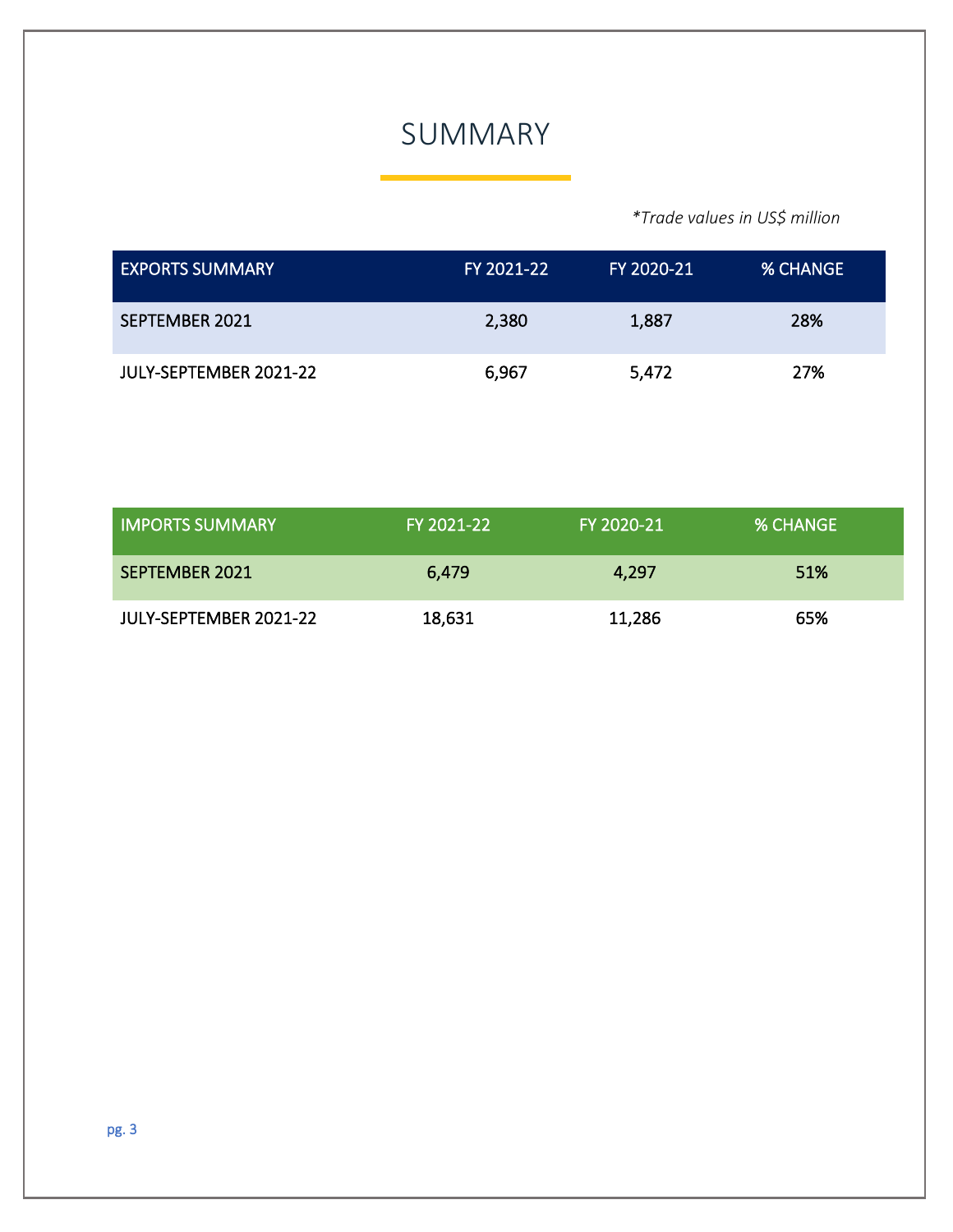## EXPORT PROFILE

### TOP PARTNER COUNTRIES SHOWING INCREASE *\*Trade values in US\$ million*

| <b>COUNTRY</b>       | Sep-21  | Sep-20  | <b>% CHANGE</b> |
|----------------------|---------|---------|-----------------|
| UNITED STATES        | 451.952 | 396.365 | 14%             |
| <b>CHINA</b>         | 261.859 | 126.144 | 108%            |
| UNITED KINGDOM       | 185.41  | 160.426 | 16%             |
| <b>NETHERLANDS</b>   | 127.357 | 88.863  | 43%             |
| <b>GERMANY</b>       | 147.829 | 116.534 | 27%             |
| <b>SPAIN</b>         | 92.611  | 71.142  | 30%             |
| UNITED ARAB EMIRATES | 87.462  | 71.618  | 22%             |
| <b>ITALY</b>         | 78.417  | 67.88   | 16%             |
| BANGLADESH           | 87.953  | 52.421  | 68%             |
| <b>BELGIUM</b>       | 65.482  | 45.865  | 43%             |

#### TOP PARTNER COUNTRIES SHOWING DECREASE

| <b>COUNTRY</b>        | Sep-21 | Sep-20 | % CHANGE |
|-----------------------|--------|--------|----------|
| AFGHANISTAN           | 49.158 | 95.273 | $-48%$   |
| <b>DENMARK</b>        | 17.025 | 18.723 | $-9%$    |
| KOREA (SOUTH)         | 15.151 | 19.063 | $-21%$   |
| <b>INDONESIA</b>      | 6.053  | 6.078  | $-0.4%$  |
| HONG KONG, CHINA      | 6.488  | 6.678  | $-3%$    |
| <b>CZECH REPUBLIC</b> | 3.359  | 3.489  | $-3.7%$  |
| LITHUANIA             | 2.184  | 3.023  | $-28%$   |
| <b>UZBAKISTAN</b>     | 1.648  | 2.077  | $-20.7%$ |
| ARGENTINA             | 2.787  | 2.789  | $-0.1%$  |
| <b>ANGOLA</b>         | 1.356  | 1.371  | $-1.0%$  |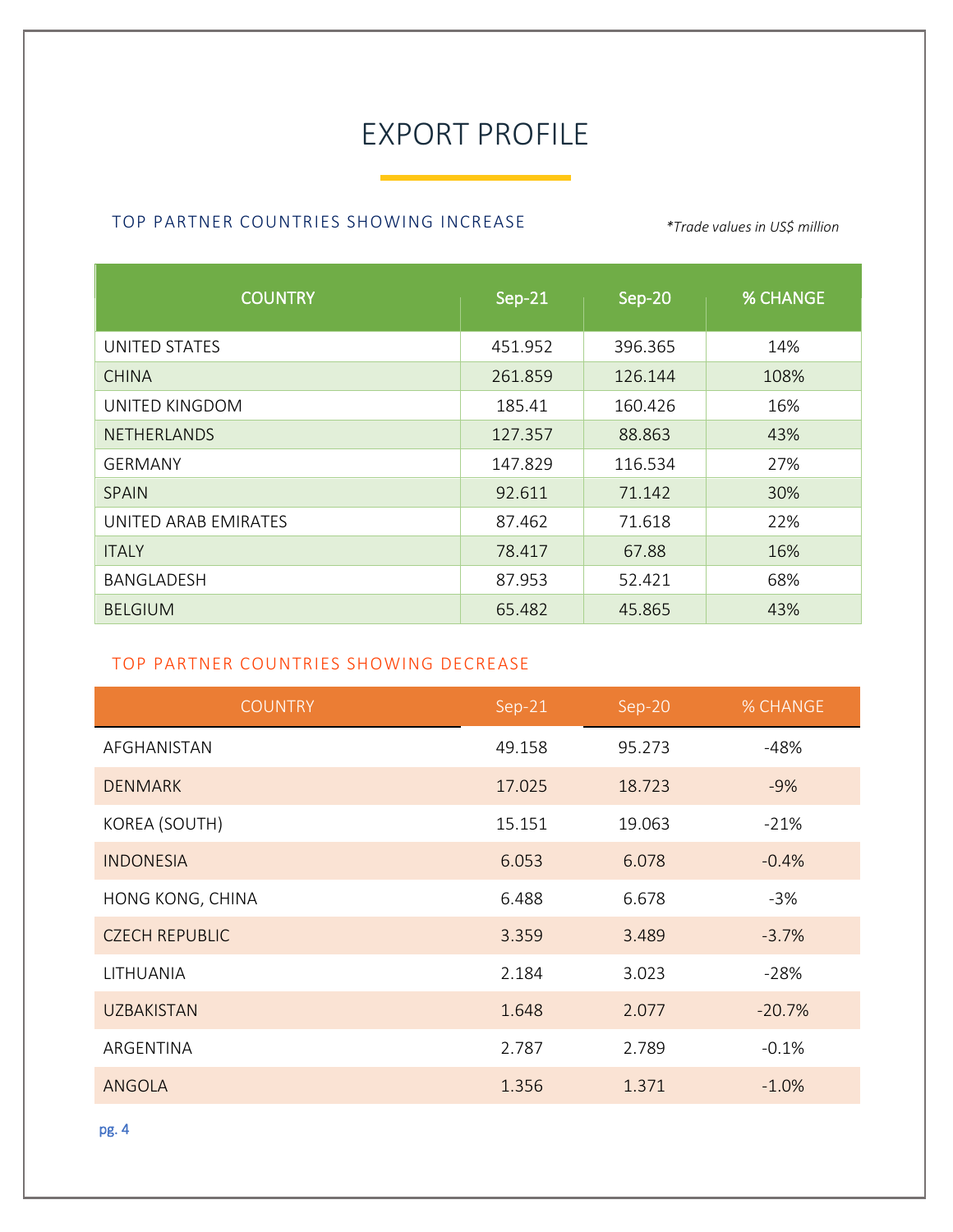#### TOP GROWING COMMODITIES

| <b>HS</b> | <b>PRODUCTS</b>                                                                                      | $Sep-21$ | Sep-20 | <b>%CHAN</b> |
|-----------|------------------------------------------------------------------------------------------------------|----------|--------|--------------|
| 6302      | Bedlinen, table linen, toilet linen and kitchen linen of all types<br>of textile materials           | 377.95   | 88.97  | 325%         |
| 6203      | Men's or boys' suits, ensembles, jackets, blazers, trousers, bib<br>and brace overalls, breeches     | 226.28   | 177.72 | 27%          |
| 1006      | Rice                                                                                                 | 144.11   | 112.08 | 29%          |
| 5205      | Cotton yarn other than sewing thread, containing >= 85%<br>cotton by weight                          | 90.64    | 53.09  | 71%          |
| 5209      | Woven fabrics of cotton, containing >= 85% cotton by weight<br>and weighing $> 200$ g/m <sup>2</sup> | 90.72    | 59.39  | 53%          |
| 6110      | Jerseys, pullovers, cardigans, waistcoats and similar articles, knitted or                           | 79.35    | 53.87  | 47%          |
| 6103      | Men's or boys' suits, ensembles, jackets, blazers, trousers, bib<br>and brace overalls, breeches     | 75.18    | 49.57  | 52%          |
| 2523      | Cement, incl. cement clinkers, whether or not coloured                                               | 36.45    | 27.68  | 32%          |
| 6115      | Pantyhose, tights, stockings, socks and other hosiery, incl.<br>graduated compression hosiery        | 41.34    | 38.63  | 7%           |
| 4203      | Articles of apparel and clothing accessories, of leather or<br>composition leather                   | 52.92    | 51.46  | 3%           |

#### TOP DECREASING COMMODITIES

| <b>HS</b> | <b>PRODUCTS</b>                                                                                         | $Sep-21$ | Sep-20 | <b>%CHANGE</b> |
|-----------|---------------------------------------------------------------------------------------------------------|----------|--------|----------------|
| 5208      | Woven fabrics of cotton, containing >= 85% cotton by weight<br>and weighing $\leq$ 200 g/m <sup>2</sup> | 50.194   | 62.135 | $-19%$         |
| 9018      | Instruments and appliances used in medical, surgical,<br>dental or veterinary sciences                  | 29.54    | 33.306 | $-11\%$        |
| 303       | Frozen fish (excluding fish fillets and other fish meat of<br>heading 0304                              | 10.002   | 18.803 | -47%           |
| 703       | Onions, shallots, garlic, leeks and other alliaceous vegetables, fresh or<br>chilled                    | 3.381    | 9.8    | $-66%$         |
| 7210      | Flat-rolled products of iron or non-alloy steel, of a width >=600 mm                                    | 2.68     | 3.164  | $-15%$         |
| 2106      | Food preparations, n.e.s.                                                                               | 2.412    | 4.53   | $-47%$         |
| 307       | Molluscs, fit for human consumption, even smoked,                                                       | 2.15     | 2.57   | $-16%$         |
| 710       | Vegetables, uncooked or cooked by steaming or boiling in water, frozen                                  | 0.8697   | 2.832  | $-69%$         |
| 708       | Leguminous vegetables, shelled or unshelled, fresh or chilled                                           | 0.031    | 99.985 | $-100%$        |
| 706       | Carrots, turnips, salad beetroot, salsify, celeriac, radishes                                           | 0.001    | 9.842  | $-100%$        |
|           |                                                                                                         |          |        |                |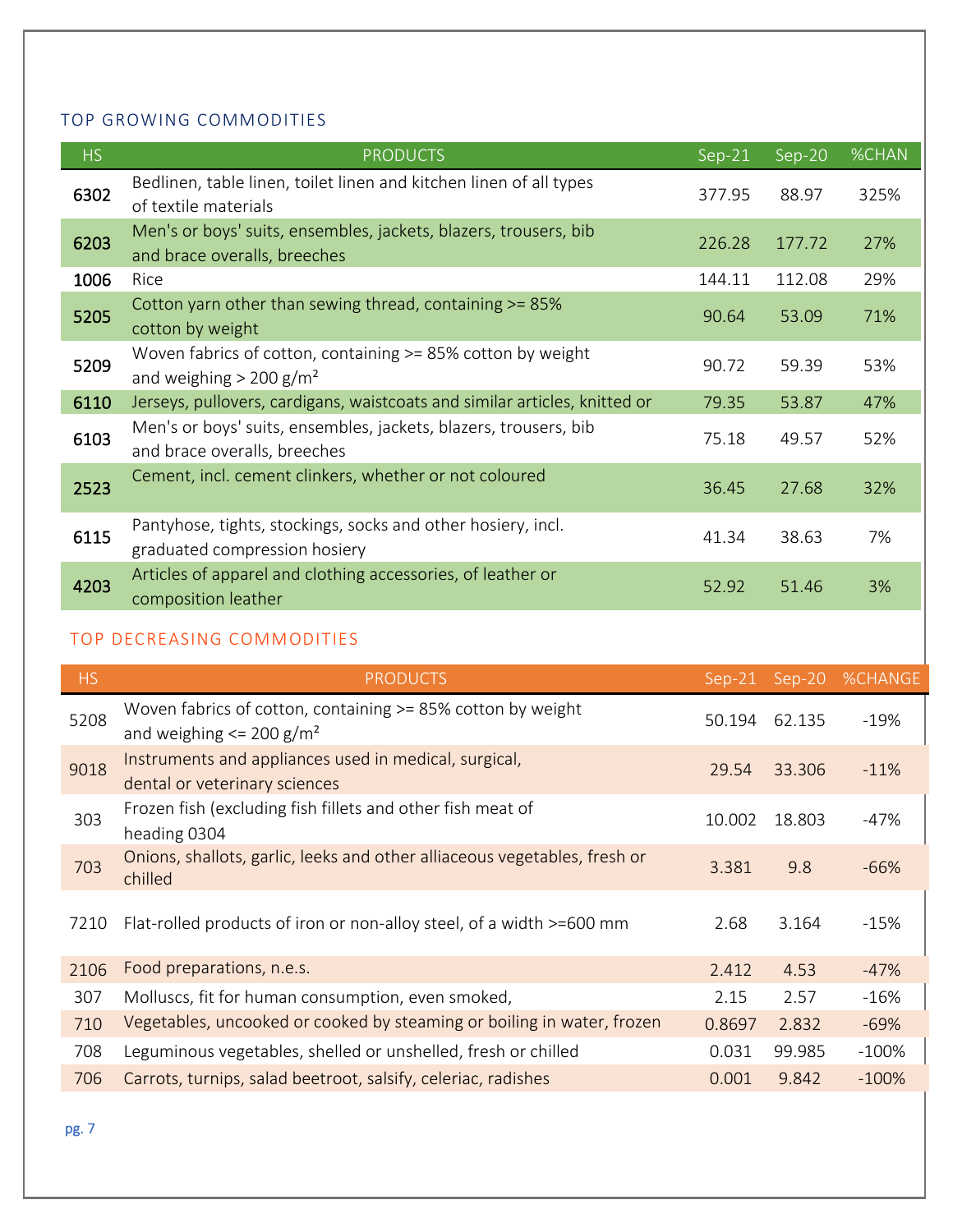## IMPORT PROFILE

#### TOP PARTNER COUNTRIES SHOWING INCREASE

|                             |                 | *Trade values in US\$ million |                 |
|-----------------------------|-----------------|-------------------------------|-----------------|
| <b>COUNTRY</b>              | <b>SEP 2021</b> | <b>SEP 2020</b>               | <b>% CHANGE</b> |
| China                       | 1,770.26        | 1,200                         | 47%             |
| <b>United Arab Emirates</b> | 652.13          | 387.72                        | 68%             |
| Saudi Arabia                | 412.14          | 256.33                        | 60.78%          |
| Indonesia                   | 364.41          | 257.28                        | 42%             |
| Qatar                       | 233.23          | 104.10                        | 124%            |
| <b>United States</b>        | 317.59          | 176.30                        | 42%             |
| <b>Brazil</b>               | 120.20          | 78.60                         | 80%             |
| Japan                       | 168.74          | 92.26                         | 83%             |
| Kuwait                      | 153.53          | 71.26                         | 115%            |
| South Africa                | 135.45          | 83.71                         | 62%             |

#### TOP PARTNER COUNTRIES SHOWING DECREASE

| <b>COUNTRY</b> | <b>SEP 2021</b> | <b>SEP 2020</b> | % CHANGE |
|----------------|-----------------|-----------------|----------|
| Netherlands    | 37.13           | 50.05           | $-25%$   |
| Korea (South)  | 67.7            | 73.2            | $-7%$    |
| Canada         | 37.62           | 71.53           | $-61%$   |
| Argentina      | 11.75           | 25.05           | $-53%$   |
| Mexico         | 3.6             | 5.6             | $-36%$   |
| Latvia         | 0.4             | 2.6             | $-85%$   |
| Algeria        | 0.60            | 16.9            | $-96%$   |
| Hong Kong      | 2.98            | 11.80           | $-74%$   |
| Portugal       | 1.06            | 1.6             | $-34%$   |
| Paraguay       | 1.3             | 3.7             | $-65%$   |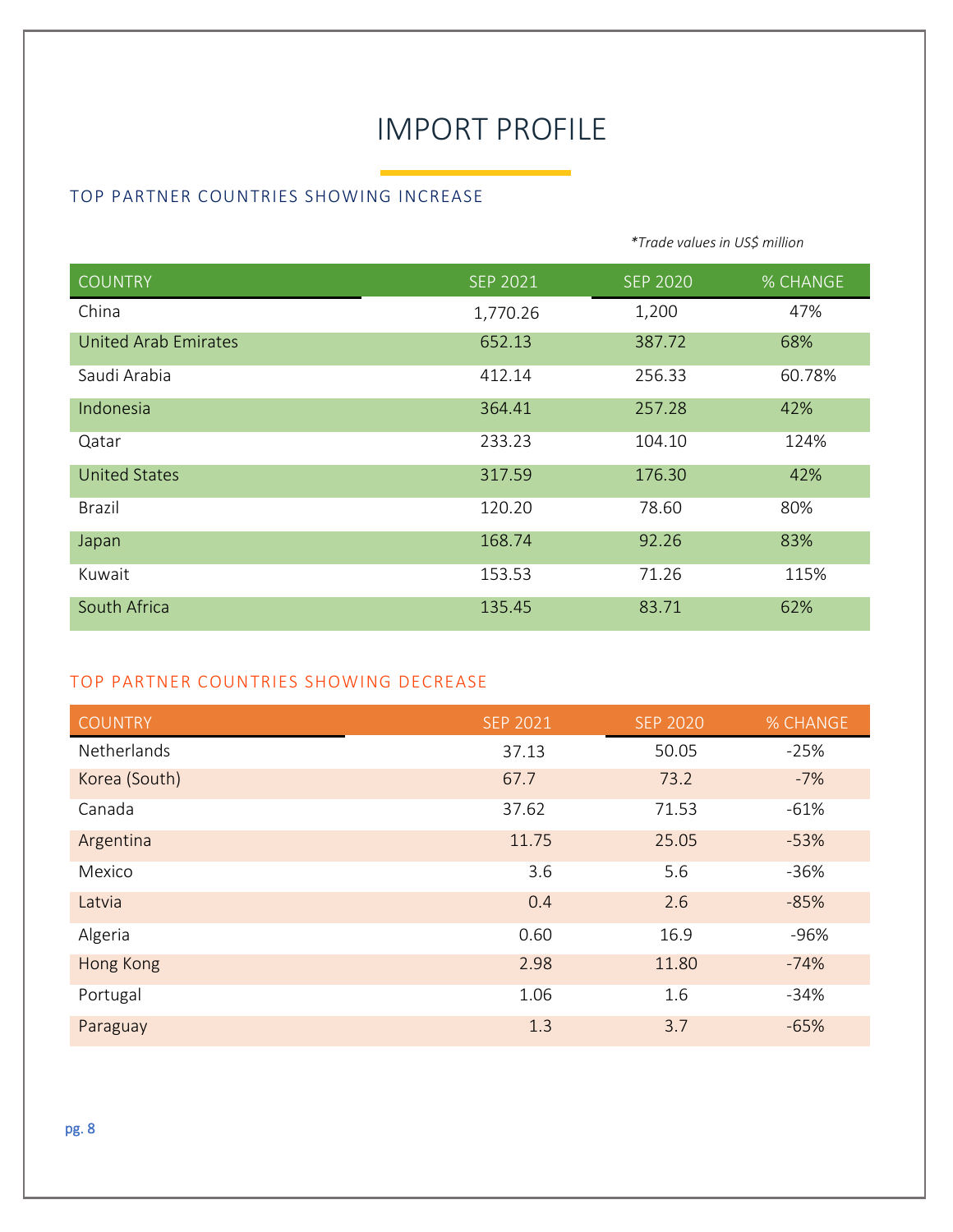#### TOP GROWING COMMODITIES

| HS   | <b>PRODUCTS</b>                                                                                  | <b>SEP 2021</b> | <b>SEP2020</b> | % CHANGE   |
|------|--------------------------------------------------------------------------------------------------|-----------------|----------------|------------|
| 2710 | Petroleum oils and oils obtained from bituminous minerals<br>(excluding crude);                  | 593.54          | 374.60         | 58%        |
| 2711 | Petroleum gas and other gaseous hydrocarbons                                                     | 424.60          | 179.90         | 136%       |
| 3002 | Human blood; animal blood prepared for therapeutic,<br>prophylactic or diagnostic uses; antisera | 391.80          | 16.48          | 2277%      |
| 2709 | Petroleum oils and oils obtained from bituminous minerals,<br>crude                              | 390.90          | 237.22         | 64%        |
| 1511 | Palm oil and its fractions, whether or not refined (excluding<br>chemically modified)            | 302.32          | 225.31         | 34%        |
| 8517 | Telephone sets, incl. telephones for cellular networks or for<br>other wireless networks;        | 239.51          | 205.06         | 16<br>$\%$ |
| 2701 | Coal; briquettes, ovoids and similar solid fuels manufactured<br>from coal                       | 191.43          | 105.73         | 81%        |
| 1201 | Soya beans, whether or not broken                                                                | 89.80           | 54.96          | 63%        |
| 7204 | Ferrous waste and scrap; remelting scrap ingots of iron or<br>steel                              | 180.222         | 152.51         | 18%        |
| 8703 | Motor cars and other motor vehicles principally designed<br>for the transport of persons         | 1.6             | 0.2            | 700%       |

#### TOP DECREASING COMMODITIES

| HS.          | <b>PRODUCTS</b>                                                                                     | <b>SEP 2021</b> | SFP2020        | <b>%CHANGE</b>   |
|--------------|-----------------------------------------------------------------------------------------------------|-----------------|----------------|------------------|
|              | 1001 Wheat and meslin                                                                               | 72.67           | 91.95          | $-20%$           |
| 4011         | New pneumatic tyres, of rubber                                                                      | 26.37           | 39.36          | $-33%$           |
| 8504         | Electrical transformers, static converters, e.g, rectifiers, and<br>inductors; part thereof         | 18.09           | 19.15          | $-5%$            |
| 0702<br>8479 | Tomatoes, fresh or chilled<br>Machines and mechanical appliances having individual<br>functions,    | 14.99<br>11.64  | 17.25<br>21.22 | $-13%$<br>$-45%$ |
| 8443         | Printing machinery used for printing by means of plates,<br>cylinders and other printing components | 8.45            | 9.15           | $-7%$            |
|              | 3206 Inorganic or mineral colouring matter                                                          | 6.45            | 7.47           | $-13%$           |
| 5603         | Nonwovens, wether or not impregnated, coated converted or<br>laminated, n.e.s.                      | 6.36            | 7.27           | $-12%$           |
| 0404         | Whey, whether or not concentrated or containing added sugar<br>or other sweetening matter; products | 4.15            | 7.46           | $-44%$           |
| 8410         | Hydraulic turbines, water wheels, and regulators therefor                                           | 0.26            | 9.08           | $-97%$           |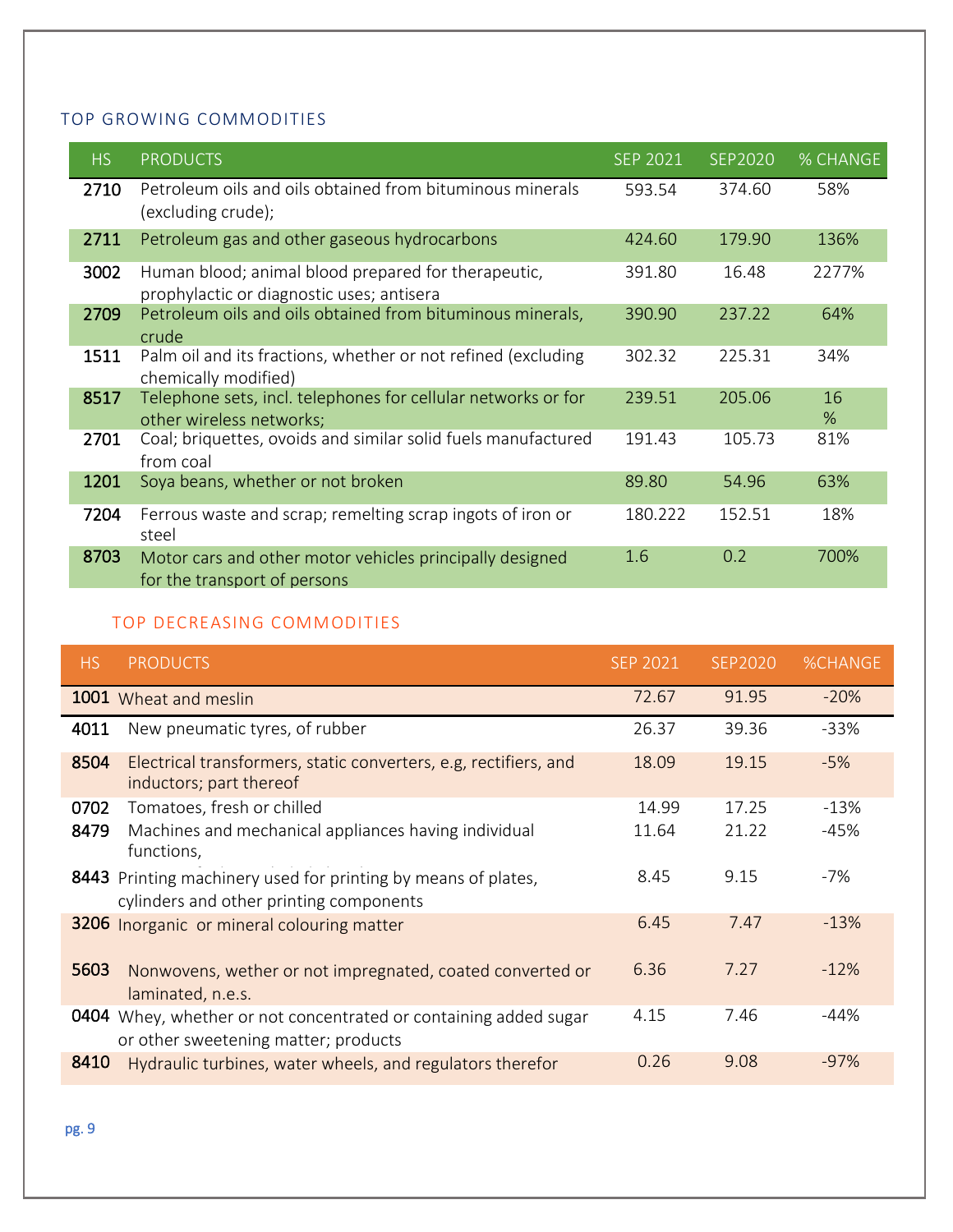# SUMMARY OF SERVICES SECTOR

*\*Trade values in US\$ million*

**1**

|             |        | $FY 2020 - 21$ | % CHANGE |
|-------------|--------|----------------|----------|
| AUGUST 2021 | 531 29 | 345.81         | 54%      |

| IIMPORTS SUMMARY' | FY 2021-22 | FY 2020-21 | % CANGE |
|-------------------|------------|------------|---------|
| AUGUST 2021       | 885.98     | 469.05     | 89%     |

#### **MONTHLY TRADE REPORT SEPTEMBER '21 1**